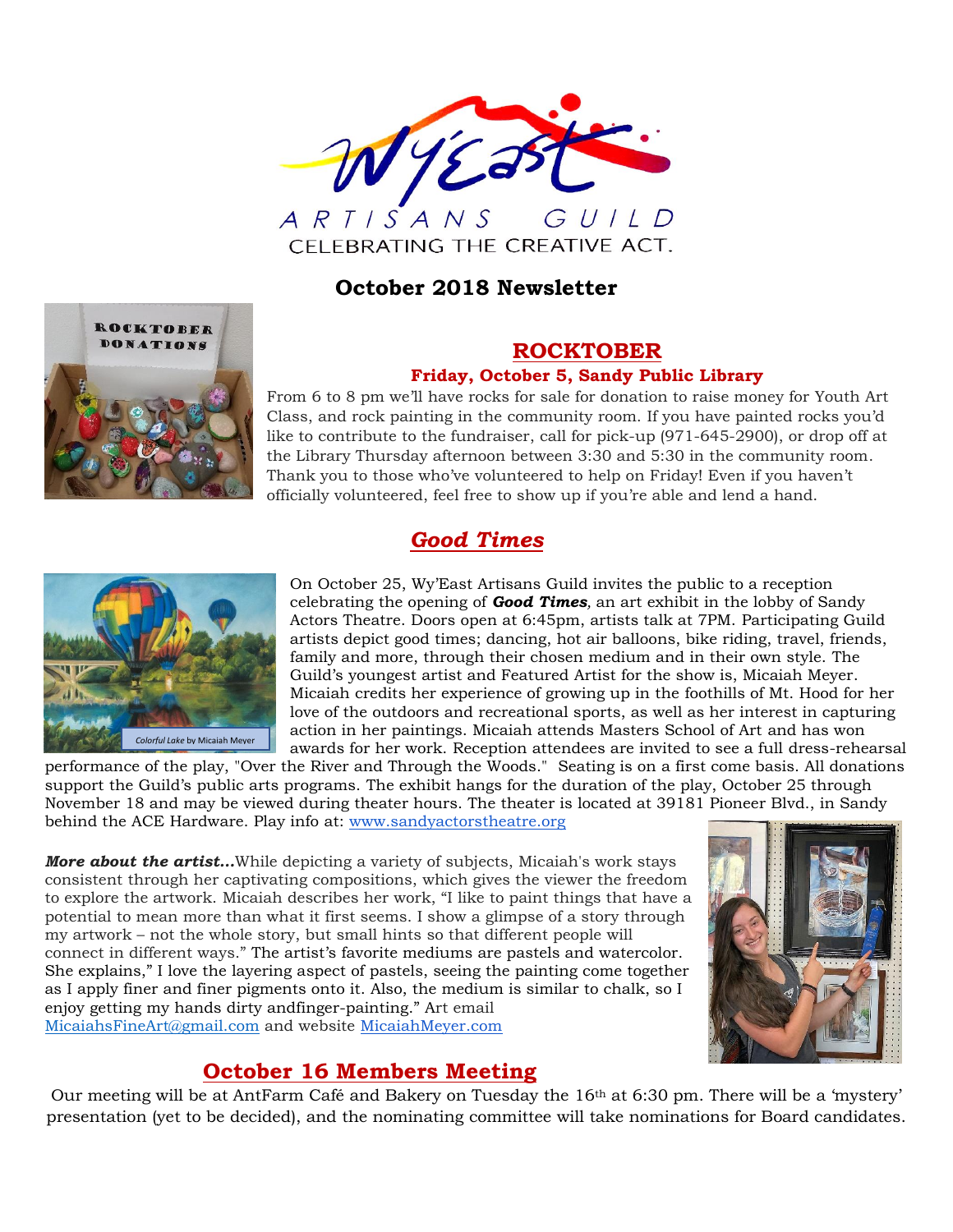## **2018-2019 SAT Season**

#### **Art show themes for the next season of Sandy Actors Theatre**

Play: Over the River and Through the Woods **Art Show: "Good Times"**

Play: Lend me a Tenor **Art Show: "Love"** (Featured Artist PR deadline: Dec 1)

Play: Fuddy Meers Art Show: "Memory Book" (Featured Artist PR deadline: Feb 1)

Play: Other People's Money Art Show: "Shades of Green" (Featured Artist PR deadline: April 1)

*SAT prefers that we not exhibit alcohol-related artwork, or nudity that would be inappropriate for children. SAT does not insure the artwork. Donations made at the art show receptions go to WAG.*

## **Member News**

**Earlean Marsh's** 2019 calendar will be out by Friday!

### *Congratulations!*

**Vern Groff** and **Marcia Morrow** got into the Fall Oregon Watercolor Society Show.

## **September 18 Member Meeting Notes**

**In Attendance:** Marcia and Steve Morrow, Becky Hawley and Rod Stroh, Cheryl Hooley, Earlean Marsh, Micaiah and Greg Meyer, Melody Bush, Dawnna Goudie, Jennifer Bliesner, Wayne Kuechler, Sharon Sandgren, Helen von Struense, Lea Topliff, Joanne Rohweder, Loisann Young, I.V. Anderson, and two guests.

#### **Sharing/Critique**

Helen asked for critique of an oil painting of the Yosemite River **Financial Report**

Loisann reported that the Guild currently has a balance of \$4,785.09

#### **Hospitality Committee**

Becky volunteered to head up the committee and several others volunteered to assist her.

#### **2019 Library Spring Theme Show**

The current idea is to have a book-related and/or mystery theme, where the artworks contain clues, and maybe are coordinated with each other. TBD.

#### **Nominating Committee**

Jennifer Bliesner and Dawnna Goudie are the nominating committee for board candidates. If you would like to submit your name as a candidate or recommend someone else, please contact them. Nominations will be taken from the floor at the October member meeting.

#### **Activity**

Member Melody Bush led a book-folding activity.

### **Other**

\*New president Marcia Morrow presented a commemorative lantern to former president Jennifer Bliesner, and a personalized wooden spoon to former treasurer Cheryl Hooley in recognition of their service.

\*I.V. (Ivy) Anderson joined the Guild. Ivy is an art explorer who enjoys experimenting with and using a variety of art media. [ivanderson444@gmail.com](mailto:ivanderson444@gmail.com) 303-495-9540

# WANTED:

### SAT Featured Artists

*If you are interested in being a featured artist for one of the plays let Marcia Morrow know.*

#### **Featured Artist PR Requirements:**

\*3 to 5 artworks in the show. (Tag info is due at least a week before.)

\*Must attend the reception.

\*Send photos of at least 2 artworks by the PR deadline for each show. (min. 1MB size)

\*Optional...A photo of you, at an art event or at the easel, for publicity

\*We need material about your work; inspiration, technique, your history, community activities, or anything readers might find interesting. You can write some of this in a short 'artist statement' and you will be contacted for an additional interview.

#### **Wy'East Artisans Guild Officers, Board, and Committee Heads**

Contact information available in your Guild roster. Email Rod Stroh,

[rstroh2@frontier.com](mailto:rstroh2@frontier.com), if you can't find yours.

**President:** Marcia Morrow

**Vice President:** *position open* **Secretary:** Dawnna Goudie **Treasurer**: Loisann Young **Board Members**: Jennifer Bliesner, Loisann Young, Marcia Morrow, Earlean Marsh, Cheryl Hooley

**Meeting Programs:** Jennifer Bliesner **Hospitality:** Becky Hawley **Website & Social Media:** Debi Vann **Art Education & Kids Outreach:** Dawnna Goudie

**Newsletter:** Dawnna Goudie **Membership (Roster):** Rod Stroh **Library Theme Show:** Jennifer Bliesner **Sandy Actor's Theatre Shows:** Marcia Morrow, Earlean Marsh, Rod Stroh **Other Shows:** Jennifer Bliesner